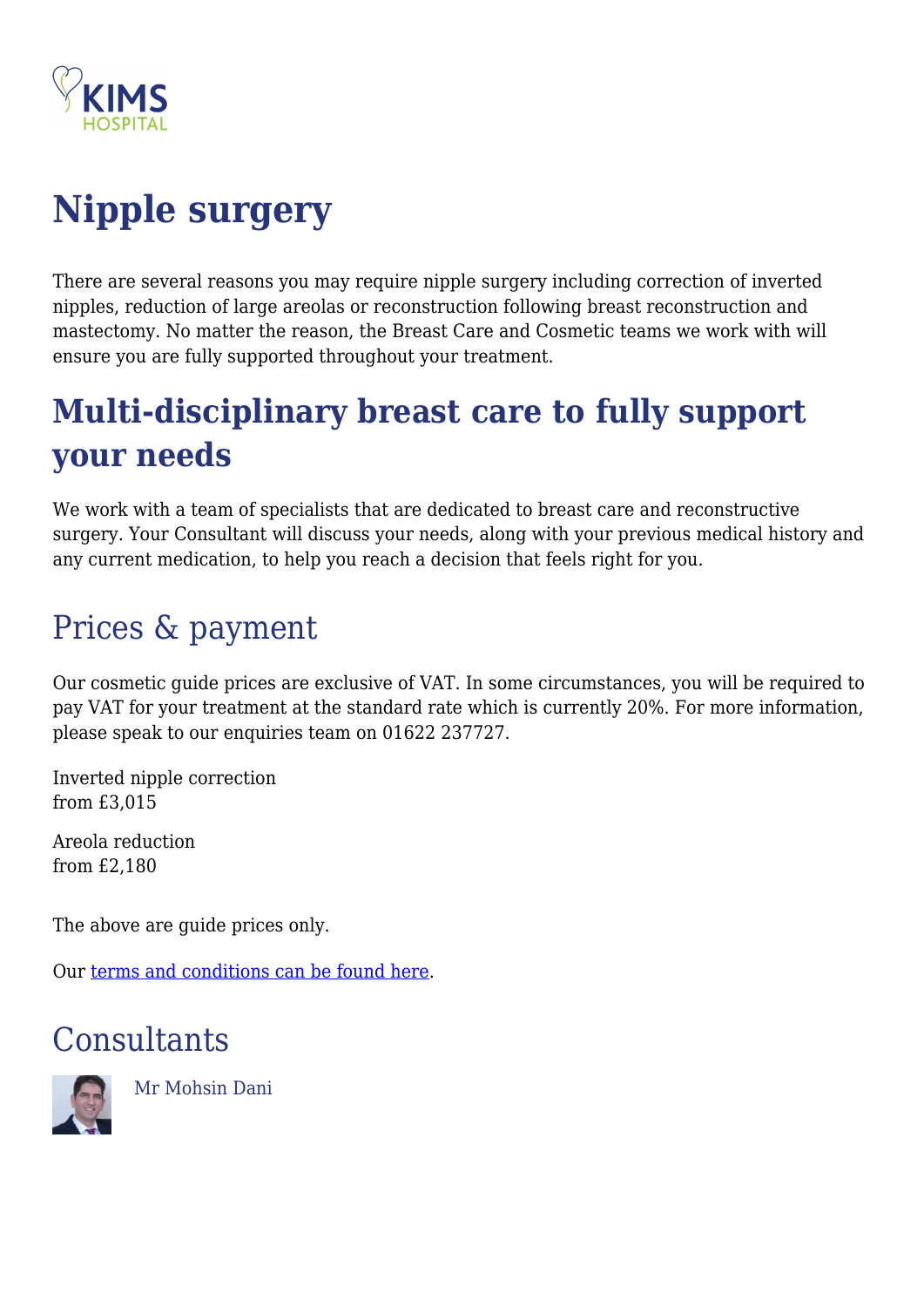

#### [View profile](https://kims.org.uk/consultant/mr-mohsin-dani/)



Mr Haresh Devalia

#### [View profile](https://kims.org.uk/consultant/mr-haresh-devalia/)



Mr Oliver Harley

#### [View profile](https://kims.org.uk/consultant/mr-oliver-harley/)



Miss Delilah Hassanally

#### [View profile](https://kims.org.uk/consultant/miss-delilah-hassanally/)



Mr Siva Kumar

#### [View profile](https://kims.org.uk/consultant/mr-siva-kumar/)



Mr Simon Mackey

#### [View profile](https://kims.org.uk/consultant/mr-simon-mackey/)

### FAQs

### Where will my surgery take place?

Regardless of where you had your initial consultation, all surgical procedures take place at KIMS Hospital in Maidstone. Most outpatient appointments, including scans and tests, and follow up appointments with your Consultant, can take place at either KIMS Hospital or Sevenoaks Medical Centre.

### What does nipple surgery or nipple reconstruction involve?

Nipple surgery procedures can be performed under general aesthetic, so you will be asleep throughout the procedure, or local anaesthetic, where you are awake throughout but the area is numb so you do not feel any pain.